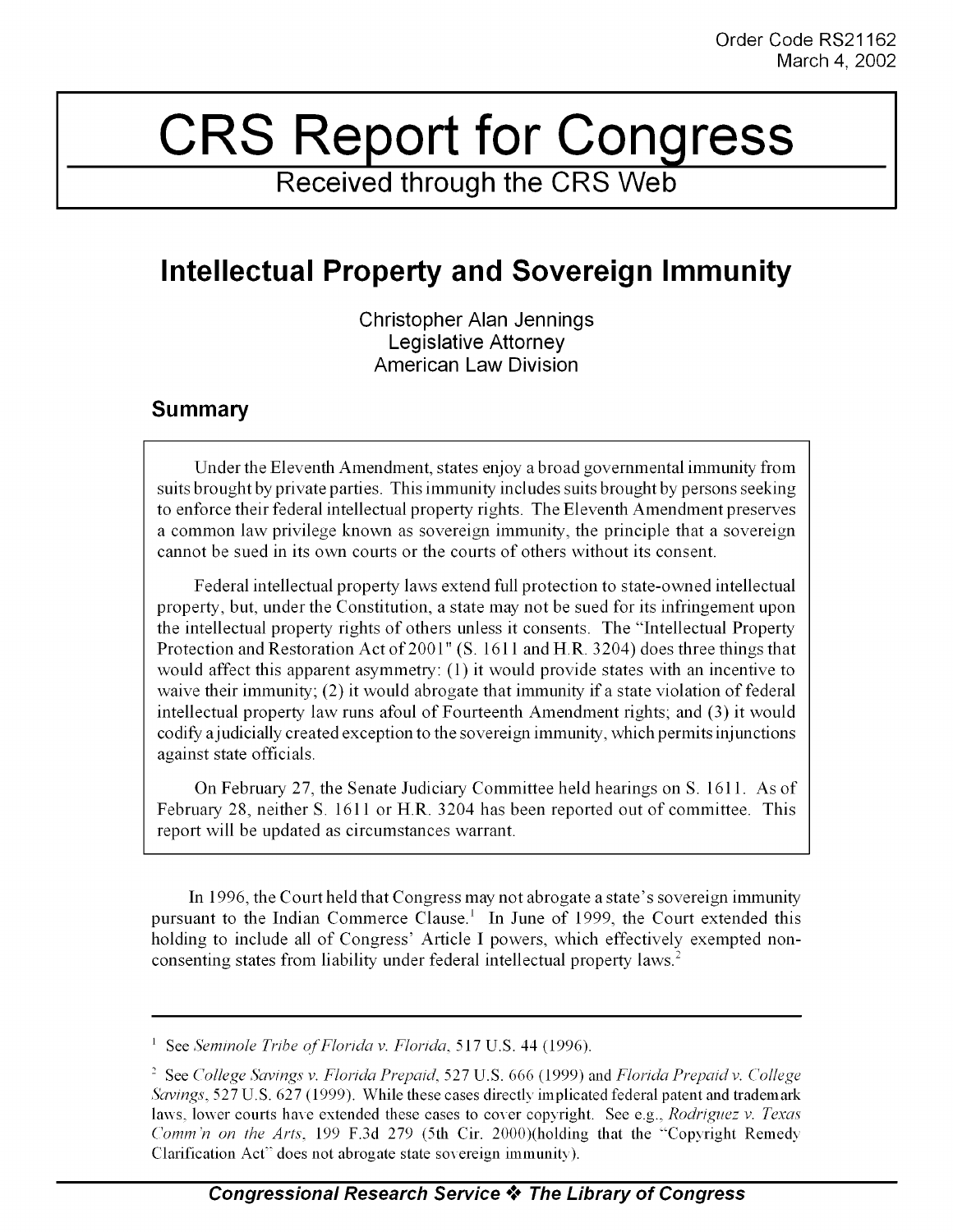Commentators argue that these holdings undermine Congress' Article I authority, particularly its power to regulate interstate commerce and its power to issue patents and copyrights. They also maintain that these decisions have international ramifications. They point out, for instance, that the Agreement on Trade-Related Aspects of Intellectual Property Rights (TRIPS) contains provisions which require member states to respect and protect the interests of foreign intellectual property within their territorial jurisdiction,<sup>3</sup> and that many intellectual property owners regard these holdings as unfair and inequitable. <sup>4</sup> The "Intellectual Property Protection and Restoration Act of 2001" (IPPRA) is intended to respond to these concerns.

This report provides background on sovereign immunity under the Eleventh Amendment and summarizes the substantive provisions of the IPPRA.

**Sovereign Immunity under the Eleventh Amendment.** Governmental immunity from suit – sovereign immunity – is an ancient doctrine. English common law considered it a contradiction to regard the king as sovereign - the "embodiment of law" - and, at the same time, to subject him to suit in his own courts without his consent. Common law also considered it undignified to subject a sovereign to the courts of another without its consent. Even with the rise of the democratic institutions, these views persisted - "to allow a suit against a ruling government without its consent is inconsistent with the very idea of supreme executive power."<sup>5</sup> In modern times, however, these theories began to fall out of fashion. Judicial theories shifted focus from a set of lofty values, like "the dignity of sovereignty," to a set of practical values found in economic theory. With this shift, courts (and legislatures) increasingly balanced the need to compensate individuals injured by the state against the need to safeguard the pubic by protecting the state's financial welfare.6 During the nineties, however, the Supreme Court seemed to resurrect the traditional values for sovereign immunity.<sup>7</sup> Reflecting this shift, the Court's Eleventh Amendment holdings emphasize historic rationales, like the indignity of subjecting states to civil suit in federal courts without obtaining their consent.

The Eleventh Amendment provides that

[t]he Judicial Power of the United States shall not be construed to extend to any suit in law or equity, commenced or prosecuted against one of the United States by Citizens of another State, or by Citizens or Subjects of any Foreign State.<sup>8</sup>

 $<sup>6</sup>$  See id.</sup>

<sup>&</sup>lt;sup>3</sup> See, Article 44.2 and 45.1, *General Agreement on Tariffs and Trade: Final Act Embodying the Results of the Uruguay Round of the Mltilateral Trade Negotiations,* Apr. 15, 1994, 33 I.L.M. 1125, 1197 (1994) (Annex IC: Trade Related Aspects of Intellectual Property Rights).

<sup>4</sup> See, e.g., Michael K. Kirk, *Statement ofAmerican Intellectual Property Law Association before the Committee on the Judiciary,* Hearings on S. 1611 (February 27, 2002).

 $<sup>5</sup>$  RESTATEMENT (SECOND) OF TORTS, Chapter 45A (special note of governmental immunities,</sup> 1974).

See *Seminole,* 517 U.S. 44.

<sup>&</sup>lt;sup>8</sup> U.S. CONST amend. XI.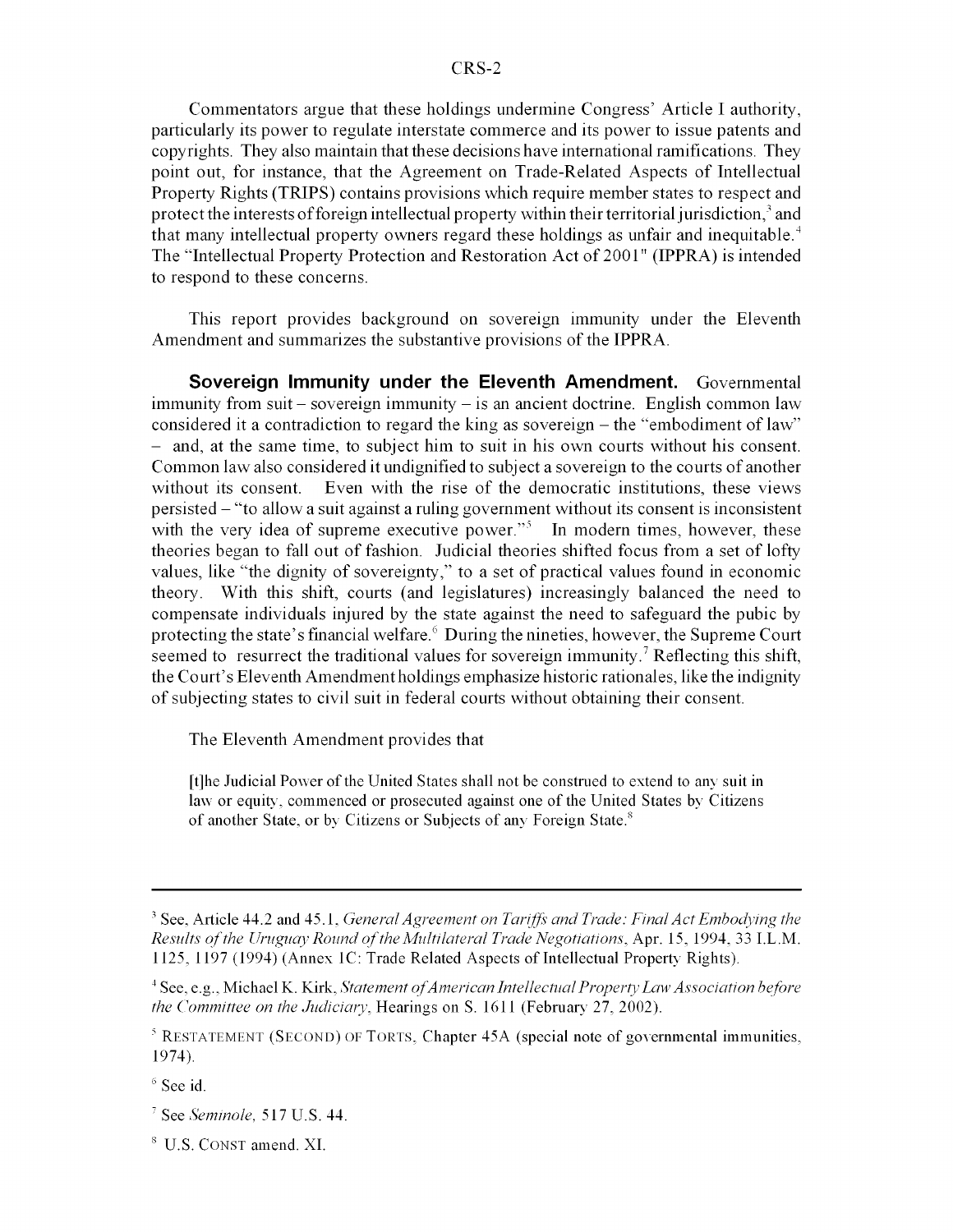Though the text appears tailored to narrow circumstances, the Amendment, as interpreted by the Court, stands for a broad presupposition: whenever an individual attempts to sue a non-consenting state, the doctrine of sovereign immunity applies. While the text does not appear to preclude suits brought by a state's own citizenry, the Court holds that it does.' Moreover, Supreme Court authority indicates that state sovereign immunity transcends the type of relief sought<sup>10</sup> and the forum in which the state is sued.<sup>11</sup>

However, the immunity is not absolute. First, Congress may abrogate a state's immunity from suit pursuant to its power to enforce Fourteenth Amendment rights. Second, individuals may seek prospective injunctive relief against state officials who violate federal law.

**The Intellectual Property Protection and Restoration Act.** Under federal law, states may sue for full remedial relief for infringements on their intellectual property, but, under the Constitution, states may not be sued for their infringements on the intellectual property of others. The proposed Intellectual Property Protection and Restoration Act of 2001("IPPRA"), S. 1611 and H.R. 3204, is intended to affect this apparent asymmetry between rights and responsibility. IPPRA would do three things  $-(1)$ it would provide states with an incentive to waive their immunity; (2) it would abrogate that immunity if a state violation of federal intellectual property law runs afoul of Fourteenth Amendment rights; and (3) it would codify a judicially recognized exception to the Eleventh Amendment immunity which permits injunctions against state officials.

*Waiver.* The heart of IPPRA is found in section 3, "Intellectual Property Remedies Equalization." That section amends the remedies provision of federal patent, copyright, and trademark law. The practical effect of the amendment would be to eliminate money damages for infringements of state-owned intellectual property, unless the state waives its immunity from suit. Only intellectual property rights created after January 1, 2002 would be subject to the new remedies provision. States may unburden this intellectual property, so long as they enact a waiver prior to January 1, 2004. A valid waiver during this "grace period" will even lift the burden on intellectual property that is the subject of an active infringement action. However, after January 1, 2004, states may not retroactively unburden their property in this manner. To enjoy full remedial protection against an infringer at that time, they would have had to waive prior to the date of infringement.

Section 3 amends 35 U.S.C. § 287 (relating to remedies for patent infringement), 17 U.S.C. § 504 (relating to copyright infringement and remedies), and 15 U.S.C. § 1117 (relating to recovery for violation of trademark rights) in substantially similar ways.

<sup>&</sup>quot; *See Hans v. Louisiana,* 134 U.S. 1, 33 (1890).

<sup>&</sup>lt;sup>10</sup> Seminole, 517 U.S. at 58 ("We have often made it clear that the relief sought by a plaintiff suing a State is irrelevant to the question whether the suit is barred by the Eleventh Amendment"), *citing Cory v. White,* 457 U.S. 85, 90 (1982).

<sup>&</sup>lt;sup>11</sup> See *Alden v. Maine,* 527 U.S. 706, 733 (1999)(holding that sovereign immunity bars suits in state courts as well as in federal courts, finding that whether a state enjoys sovereign immunity "does not turn on the forum in which the suits [are] prosecuted.")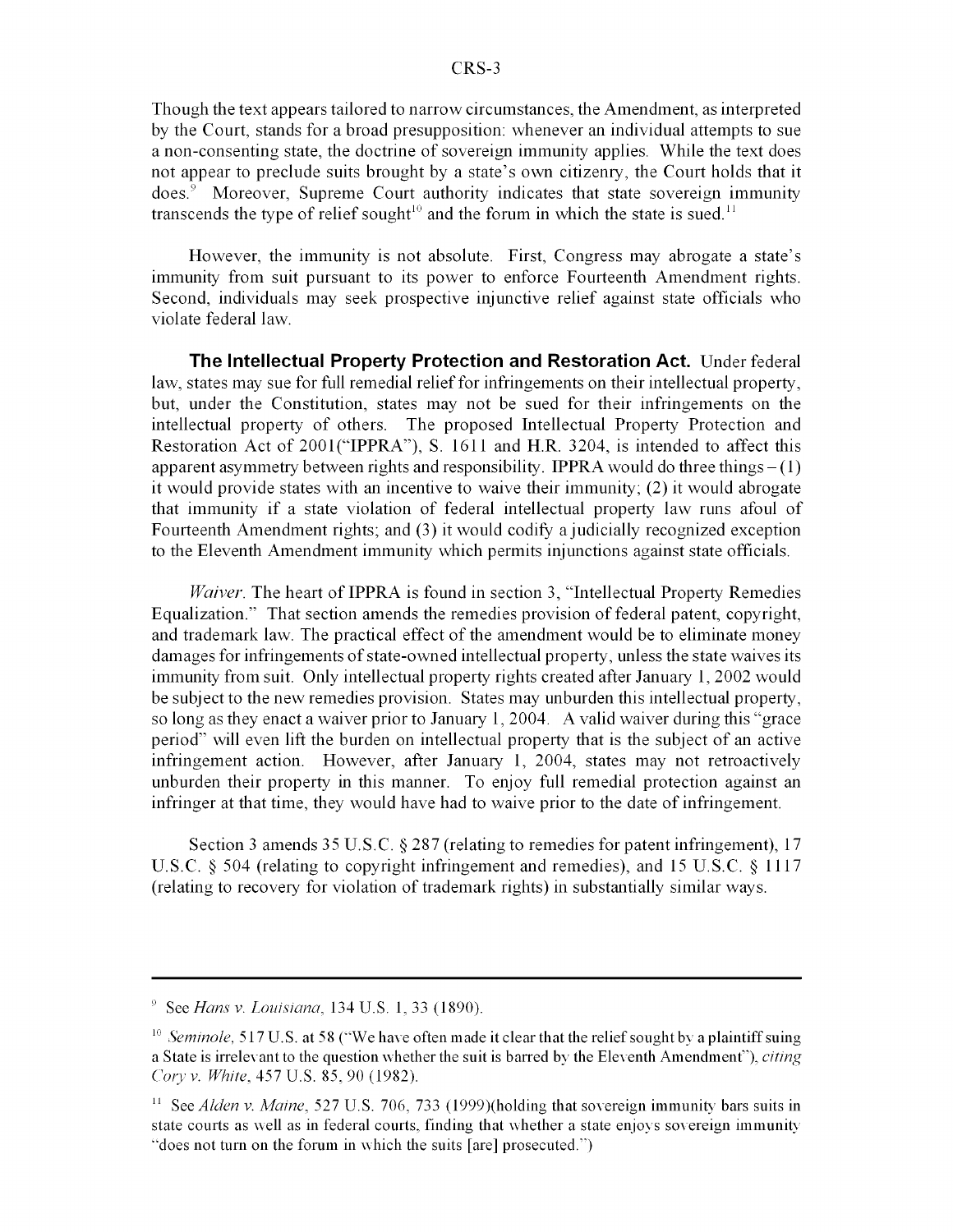## CRS-4

With respect to patent law, IPPRA forbids the award of money damages in infringement actions involving patents issued to states on or after January 1, 2002, unless the state waives its immunity for infringement. The restrictions run with the property. Thus, a person who purchases a patent issued to a non-consenting state would not recover money damages in an infringement action.

The restrictions do not apply upon proof that the interested state waived its sovereign immunity in accordance with its laws and constitution, and that the waiver is in effect at the time of the infringement. Moreover, the restrictions do not apply to plaintiffs in an infringement action who, at the time of purchase, did not know or did not have a reasonable basis to believe that a non-consenting state was once the patent owner.<sup>12</sup>

With respect to copyright and trademark law, IPPRA similarly prohibits the award of money damages in infringement actions involving state-owned intellectual property. The prohibitions are subject to the same conditions, exclusions, and exceptions noted above.

*Codification oflnjunctive Relief.* Section 4 clarifies remedies available for statutory violations by state officers and employees. In particular it codifies the *Ex Parte Young* doctrine, a judicial exception to the applicability of the Eleventh Amendment immunity, which permits injunctions against state officials.<sup>13</sup> State employees may avail themselves of an immunity defense only insofar as they act within the scope of their official duties.<sup>14</sup> When they violate federal law, however, they are acting outside the scope of their duties.<sup>15</sup> Thus, the Court has held that prospective injunctive relief against a state official does not encroach on a state's sovereign interests under the Eleventh Amendment. Language in *Seminole, however, suggests that Congress must specifically include the availability of this* remedy when it "has prescribed a detailed remedial scheme for the enforcement against a State of a statutorily created right."<sup>16</sup> IPPRA appears to do just this.

*Abrogation.* Section 5 attempts to abrogate state sovereign immunity by recognizing a private cause of action against any state or state instrumentality for unconstitutional deprivations of intellectual property protected under the Fourteenth Amendment. While Congress may not abrogate a state's sovereign immunity pursuant to its Article **I** powers, it may do so pursuant to its section 5 power to enforce the substantive guarantees of the Fourteenth Amendment.

 $<sup>12</sup>$  To avoid raising a Fifth Amendment regulatory takings issue, the restrictions do not apply in</sup> situations where application of the restriction to a state-owned patent would "materially and adversely affect a legitimate contract-based expectation in existence before January 1, 2002."

<sup>&</sup>lt;sup>13</sup> 209 U.S. 123 (1908).

 $14$  See id. at 159.

 $<sup>15</sup>$  See id. at 160.</sup>

<sup>16</sup> See *Seminole.* 517 U.S. at **55.**